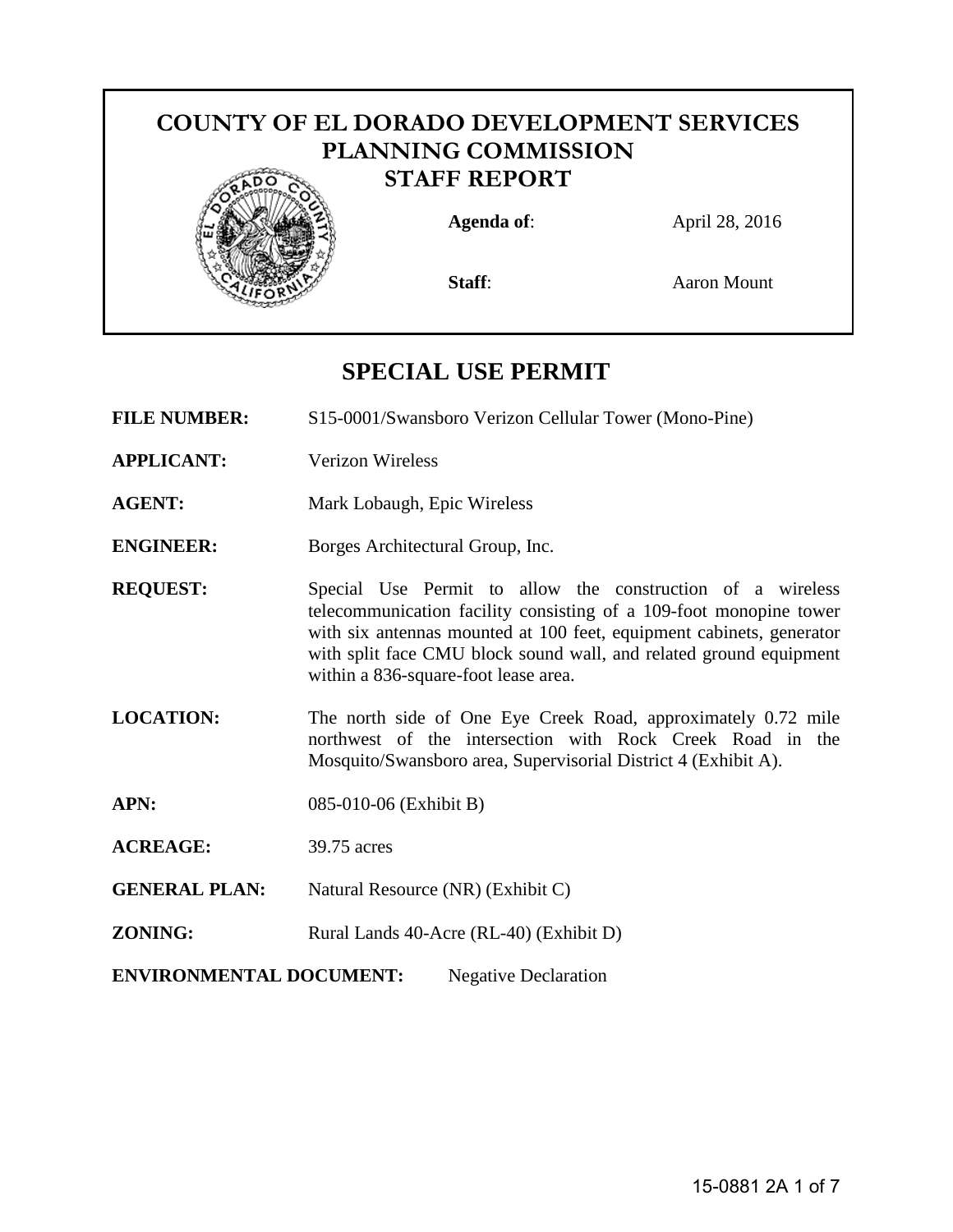#### **RECOMMENDATION:** Staff recommends the Planning Commission take the following actions:

- 1. Adopt the Negative Declaration based on the Initial Study prepared by staff; and
- 2. Approve Special Use Permit S15-0001 based on the Findings and subject to the Conditions of Approval as presented.

#### **REVISED PROJECT INFORMATION**

**Background:** The project was continued off-calendar at the August 13, 2015 Planning Commission hearing. In comment letters received from the public and at the hearing during public comments, concerns were expressed about the potential aesthetic and noise impacts the proposed telecommunications tower may have on adjacent residential parcels. The Commissioners requested the applicant to come back with alternative site analysis and a potential relocation of the tower. The applicant has submitted a new location for the tower on the same parcel but at a greater distance from the residential parcels to the south.

The following new items were submitted since the last hearing:

Revised site/development plans (Exhibits E-1 to E-9) Revised Coverage Maps (Exhibits G-1 and G-2) Revised Project Support Statement (Exhibit I) Revised Visual Simulations (Exhibits F-1 to F-6) Revised Biological Statement Revised Archaeological Study Revised Noise Study

Changes to the project include:

The tower and lease area have been relocated approximately 200 feet to the east and 57 feet to the north of the previously proposed site. The site is now proposed to be located at least 150 feet from the closest residence.

Due to a drop in the elevation of the relocated site, the tower has increased in height from 85 feet to 109 feet. One Eye Creek Road is located on the top of a ridge, so relocating the site to the north requires a drop in elevation compared to the last proposed site. One oak tree would be required to be removed resulting in a loss of less than 0.01 percent of oak canopy.

Parcel History: A conditional Certificate of Compliance COC04-0048 (Exhibit J) was recorded for the property on April 14, 2005. Certificate of compliance means a document issued pursuant to Government Code Section 66499.35 and recorded in the County Recorder's office that states either the subject parcel of land was lawfully created (unconditional), or if unlawfully created, contains conditions which, if satisfied by the owner, shall legitimize the parcel (conditional). Section 120.76.090 establishes that the Planning Services Division is authorized to process, issue, and record conditional Certificates of Compliance for parcels created after March 4, 1972.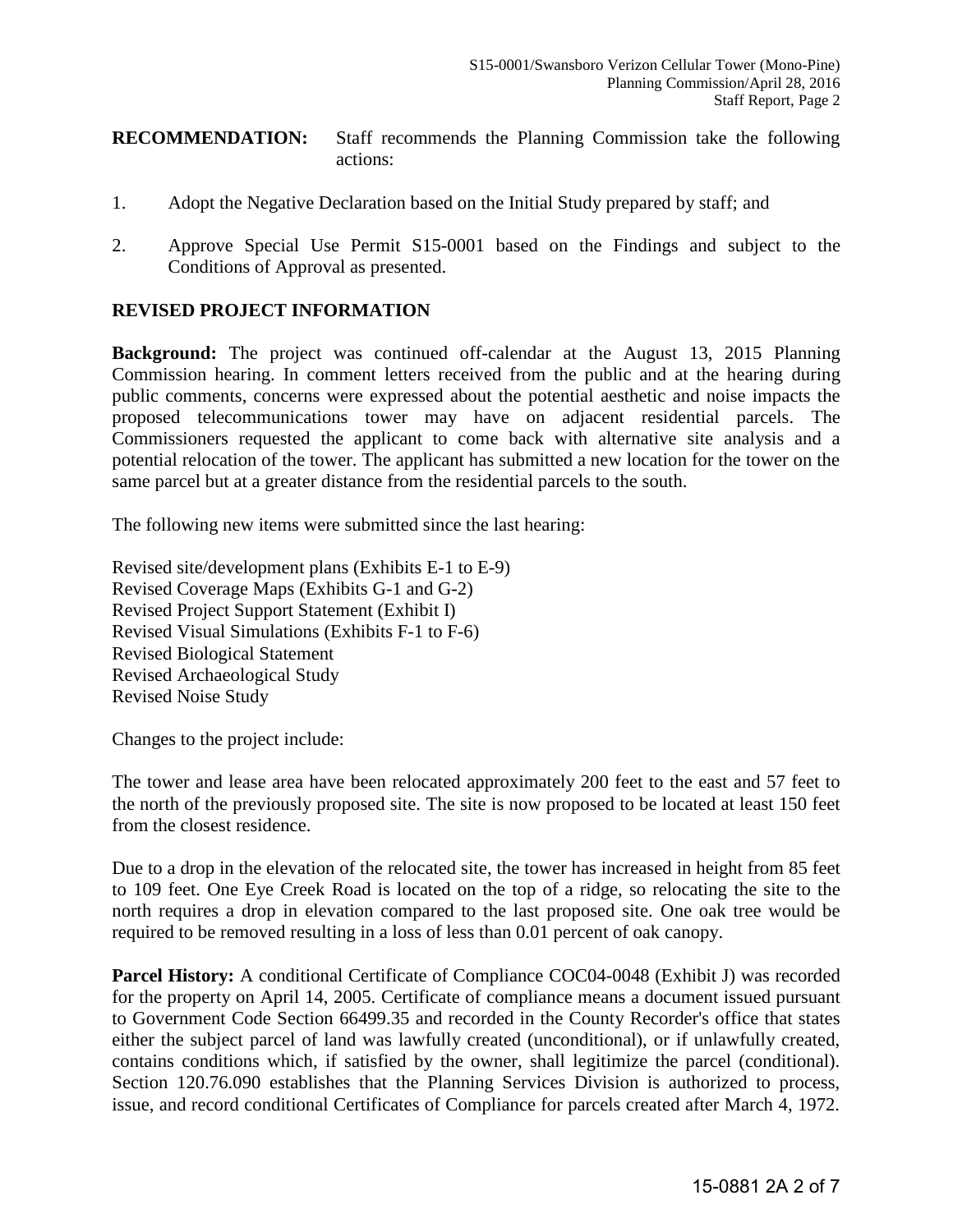The subject parcel is one of five parcels created by grant deed after March 4, 1972. As such, the County Surveyor referred the application to Planning Services and a Zoning Administrator hearing was held approving the conditional Certificate of Compliance. A conditional Certificate of Compliance imposes conditions which must be satisfied before the property can be considered legally established. Development permits, including building permits, may not be issued until such time as the conditions have been met and a clear Certificate of Compliance has been recorded. At this time the conditions have not been met and no development permits have been submitted for the undeveloped parcel (Exhibit J).

Conditions of approval for COC04-0048, as approved by the Zoning Administrator on March 16, 2005, will be applied to this project, as follows:

- A. "An irrevocable offer of dedication, 25 feet from the centerline of One Eye Creek Road, for road and public utility purposes, including all slope easements, shall be offered to the County across the frontage of the subject parcel. The offer of dedication shall be made on a form approved by the Department of Transportation.
- B. A STOP sign per Standard Plan 105A shall be placed at the intersection of One Eye Creek Road and Mosquito Road.
- C. A "Not a County Maintained Road" sign, 24 inches x30 inches, black on white, shall be placed on One Eye Creek Road at the intersection with Mosquito Road.
- D. A street sign in conformance with Standard Plan 105 (B-1) shall be installed at the intersection of One Eye Creek Road and Mosquito Road.
- E. The property owner shall have the parcel evaluated by a septic system design consultant and the findings submitted to the El Dorado County Environmental Management Department to determine if the parcel can support an on-site septic disposal system prior to application for a building permit.
- F. The applicant shall improve that portion of One Eye Creek Road fronting the subject property to Standard Plan 101-C providing for a minimum unrestricted roadway width of 18-feet with two-foot shoulders. The roadway improvements and surfacing shall be subject to the review and approval of the Department of Transportation and the Mosquito Fire Protection District. Letters evidencing satisfaction with this condition shall be provided to the Planning Department."

<span id="page-2-0"></span>**[Site Description:](#page-2-0)** The approximately 836 square foot lease area is located in the southeast corner of a 39.75 acre parcel. The parcel is located on a north-facing slope and the lease area is located at an elevation of approximately 2,660 feet above mean sea level. The site would be accessed by a new access driveway that encroaches onto privately maintained One Eye Creek Road. The lease area is at an elevation below One Eye Creek Road, as the road is at the top of a ridge. The area around the cellular facility site is montane hardwood-conifer woodland with an understory of blue oak, black oak, and gray pine over dense brush comprised primarily of manzanita.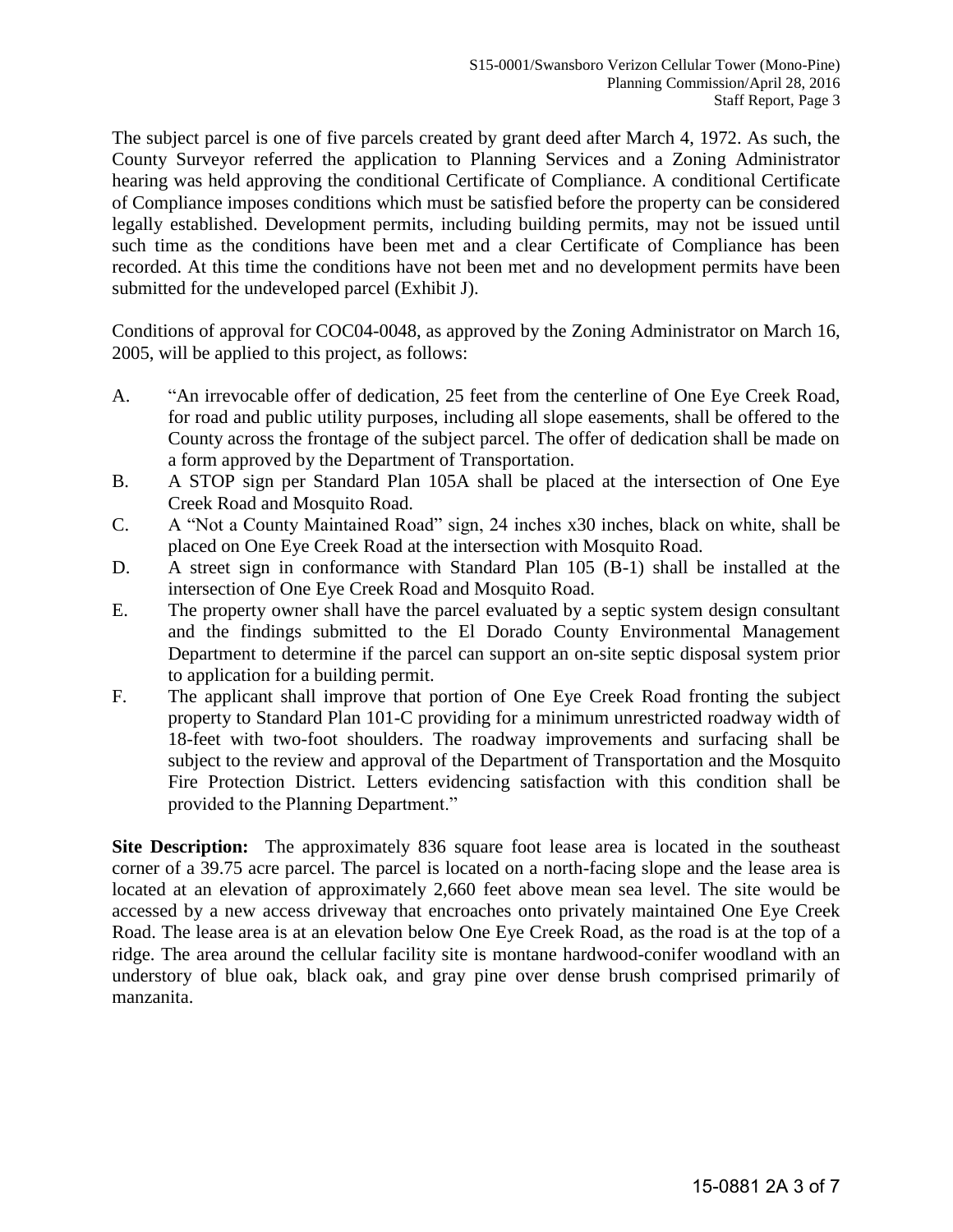|              | <b>Zoning</b>     | <b>General Plan</b> | <b>Land Use/Improvements</b>                               |
|--------------|-------------------|---------------------|------------------------------------------------------------|
| <b>Site</b>  | $RL-40$           | <b>NR</b>           | Residential/Undeveloped                                    |
| <b>North</b> | $RL-40$ /FR $-40$ | <b>NR</b>           | Residential & Agricultural/US Forest Service & Undeveloped |
| <b>South</b> | R <sub>3</sub> A  | <b>MDR</b>          | Residential/Residential                                    |
| East         | $RL-40$ /FR $-40$ | <b>NR</b>           | Residential/Residential & US Forest Service                |
| West         | $RL-40$           | <b>NR</b>           | Residential/Residential                                    |

## **Adjacent Land Uses:**

**Project Description:** In accordance with Section 130.40.130 of the Zoning Ordinance, this special use permit request would allow the construction of a wireless telecommunications facility consisting of a 109-foot monopine with six Verizon Wireless antennas that each measure six feet tall by 12 inches wide by seven inches deep, mounted at the 100-foot pole height, two four-foot diameter microwave dishes, and a 15-foot by 16-foot 5-inch raised steel platform within a 22- by 38-foot lease area enclosed with a six-foot fence. A 15 kVA diesel generator partially surrounded by a split face CMU sound wall and containing a 132 gallon fuel tank would be placed within the lease area. The wireless facility has been designed as a monopine with foliage that matches the existing surrounding vegetation and would be painted to simulate a natural brown bark. The antennas, which would be covered with pine needle socks, are proposed be mounted at 100-feet and extending to the 104-foot height. The foliage would extend another five feet to an overall structure height of 109 feet. The facility has been designed to accommodate one additional carrier to be collocated at an approximate height of 59 feet (Exhibit E-6 through E-9). The lease area will be surrounded by a six-foot high chain link fence.

Access to the site would be provided by a 20-foot wide, 120-foot long non-exclusive Verizon Wireless access easement off One Eye Creek Road. A non-exclusive six-foot Verizon Wireless utility easement extends from a utility pole located southwest of One Eye Creek Road to the lease area (Exhibit E-1 through E-5). A number of oak trees and other vegetation surround the site and one oak tree would be removed as part of the wireless facility construction or operation.

# **ANALYSIS**

# **Telecommunications Act of 1996**

This act preserves the authority of the State or local government over decisions regarding the placement, construction, and modifications of personal wireless services, subject to two limitations. Section 704.(7)B(iii) requires any denials to be in writing and supported by "substantial evidence." Section 704(7)B(iv) prohibits denial on the basis of radio frequency emissions if those emissions are compliant with federal regulations.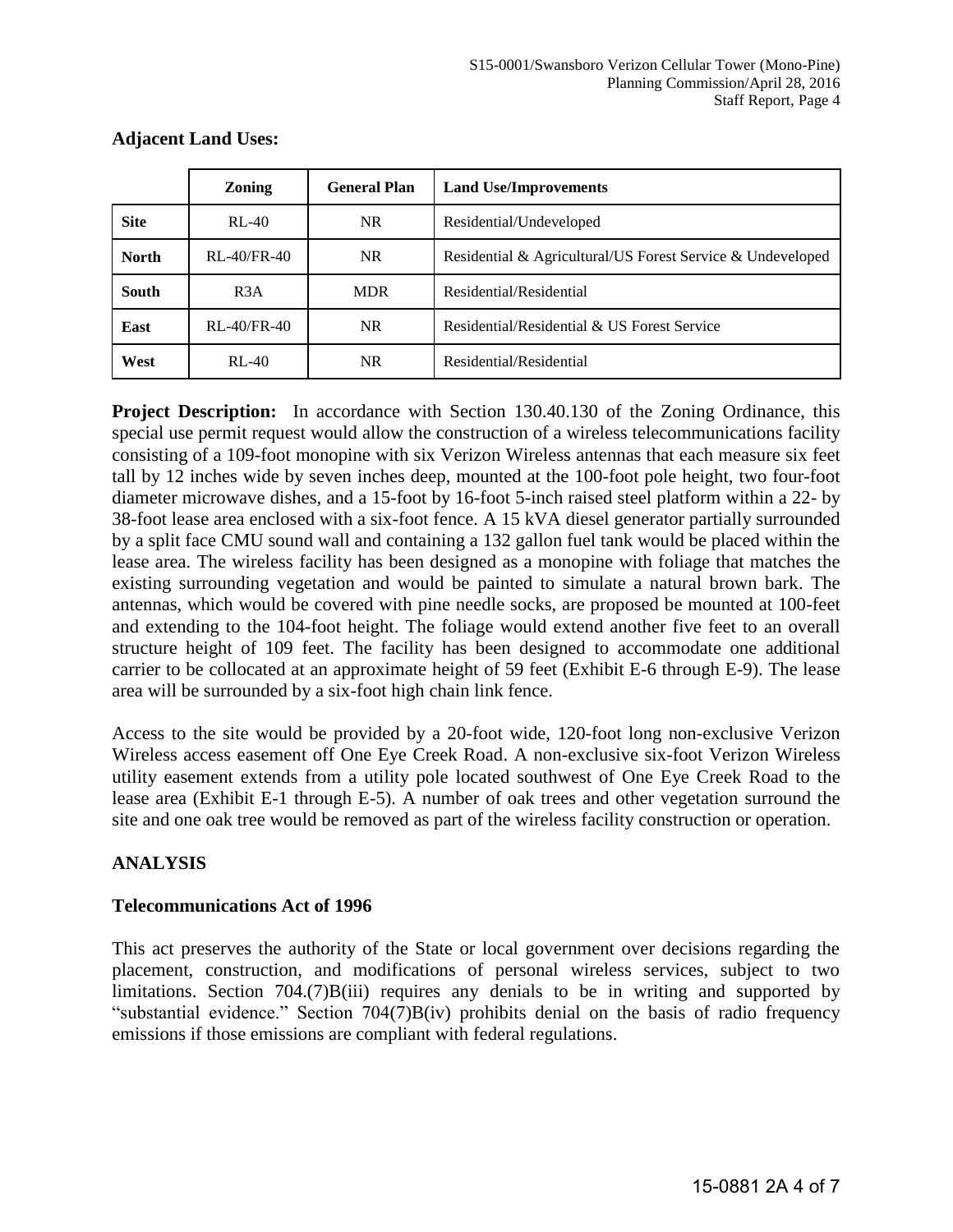Radio frequency emissions are within an approved range of compliancy with federal regulations and staff is not recommending denial of the project. The El Dorado County Board of Supervisors adopted Sections 130.52.021 and 130.40.130 of the Zoning Ordinance to regulate special use permits and wireless communication facilities, respectively. By adopting these ordinances, the Board of Supervisors acted to maintain the County's authority over decisions regarding wireless communication facilities.

## **General Plan Analysis**

Aesthetics: The proposed mono-pine tower would be visible from various points in the surrounding area and views. The wireless communication tower would be designed to resemble a pine tree with antennas located in faux branches. The tower pole would be painted to match the bark color of a pine tree. The monopine design would camouflage the facility to blend in with the surrounding vegetation. The project is not visible from any of the important public scenic viewpoints identified in Table 5.3-1 and Exhibit 5.3-1 of the El Dorado County General Plan Draft Environmental Impact Report. Nor is it visible from any State Designated Scenic Highways. The project site is not located at a U.S. Highway 50 interchange nor is it located on a ridgeline. Photo simulations are provided in Exhibits F-1 to F-4.

Land Use Compatibility: The site is surrounded by residentially and agriculturally zoned parcels. Policy 2.2.5.21 requires development projects to be located and designed in a manner that avoids incompatibility with adjoining land uses. A cellular telecommunications facility is considered similar to a public utility facility, though privately-owned. The project would be compatible and consistent with the Natural Resource (NR) and Medium Density Residential (MDR) land use designations because it has been designed to blend in with the prevalent architecture, natural features or vegetation as directed by Section 130.40.130 of the Zoning Ordinance. With recommended conditions, the wireless communications facility would be consistent with these policies.

Adequate Access for Emergencies: The site is located at One Eye Creek Road, a privately maintained road. Policy 6.2.3.2 of the Public Health, Safety, and Noise element of the General Plan directs the applicant to demonstrate that adequate access exists or can be provided for emergency vehicles and private vehicles to access and evacuate the area. Emergency access to the facility would be available by a 20-foot wide, 120-foot long driveway. The site plan was reviewed for emergency ingress and egress capabilities by the County Transportation Division and the Mosquito Fire Protection District, and is in compliance with the General Plan Policy.

Utilities: Verizon Wireless proposes to utilize the current electrical feeds located approximately 180-feet away from the tower site, south of One Eye Creek Road. The connections would be made underground.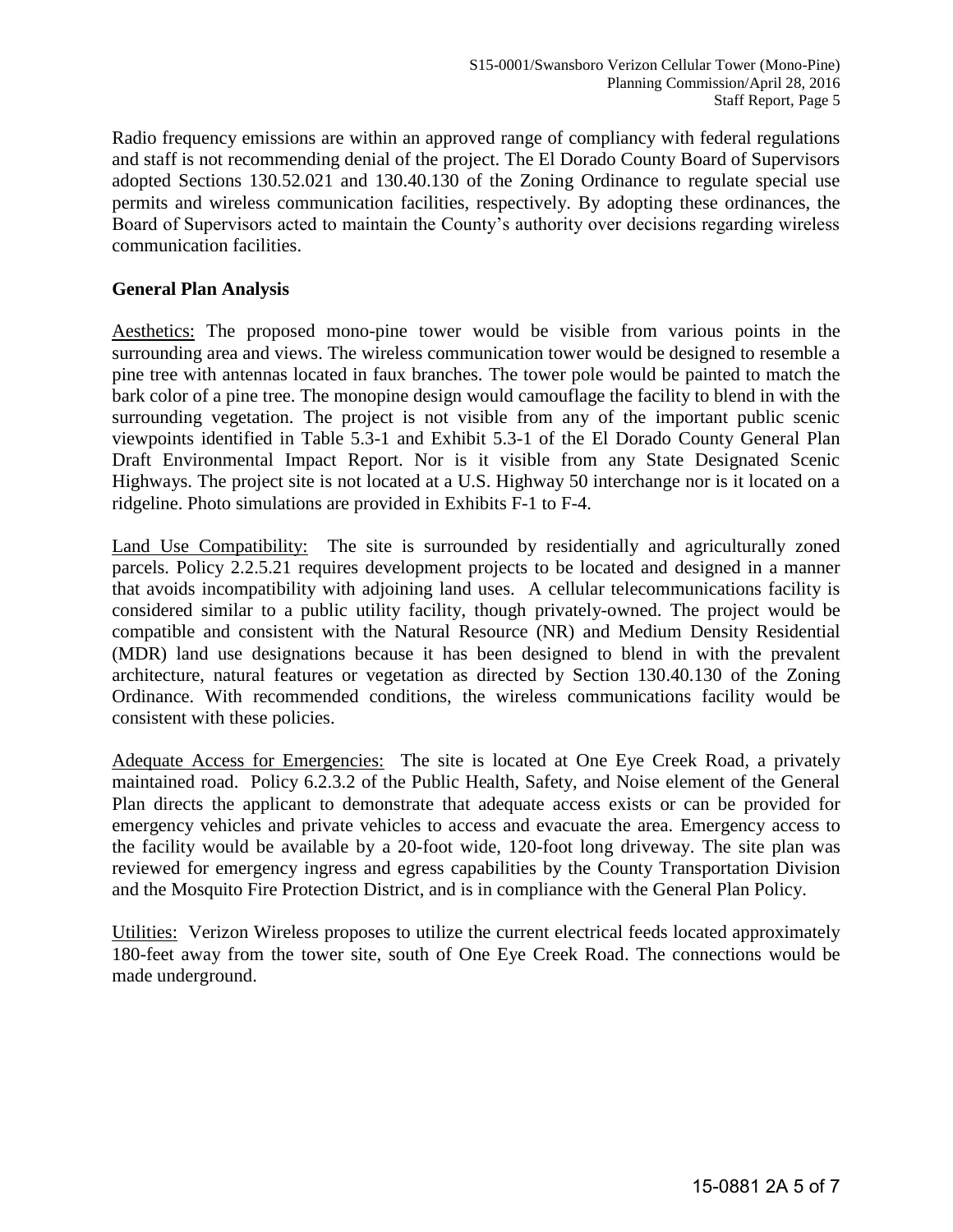Oak Tree Canopy: The revised project proposes site development that would require the removal of one oak tree. According to the submitted *Biological Assessment for the Verizon Swansboro Site* (Foothill Associates, dated January 18, 2016), the project would remove less than 0.01 percent of oak tree canopy from a site that contains 26.8 acres of oak canopy. Impacts would be adequately mitigated through on-site replanting and implementation of all tree preservation and protection measures. The project is in compliance with General Plan Policy 7.4.4.4.

Conclusion:The project has been reviewed in accordance with the General Plan policies for aesthetics, land use compatibility, access requirements, utilities, and oak tree preservation policies and is found to be consistent with the General Plan.

**Zoning Ordinance Consistency:** Staff has determined that the proposed project is consistent with the applicable regulations and requirements in Section 130.40.130 of the El Dorado County Zoning Ordinance, as discussed below in Sections 3.0 through 4.0, Zoning and Special Use Permit findings.

## **ENVIRONMENTAL REVIEW**

Staff has prepared an Initial Study to determine if the project has a significant effect on the environment (Exhibit M). Based on the Initial Study, staff has determined that there is no substantial evidence that the proposed project would have a significant effect on the environment, therefore a Negative Declaration has been prepared and a Notice of Determination (NOD) will be filed. A \$50.00 filing fee for the NOD is required and the NOD must be filed within five working days from the project approval.

The filing of the NOD begins the statute of limitations time period for when litigation may be filed against the County's action on the project. If the NOD is filed the statute of limitations ends 30 days from its filing. If no NOD is filed, it ends 180 days from the date of final action by the County.

In accordance with California Fish and Game Code Section 711.4, the project is subject to the correct fee after approval, but prior to the County filing the Notice of Determination on the project. This fee plus the \$50.00 filing fee, is to be submitted to Planning Services and must be made payable to El Dorado County. The payment is forwarded to the State Department of Fish and Wildlife and is used to help defray the cost of managing and protecting the State's fish and wildlife resources.